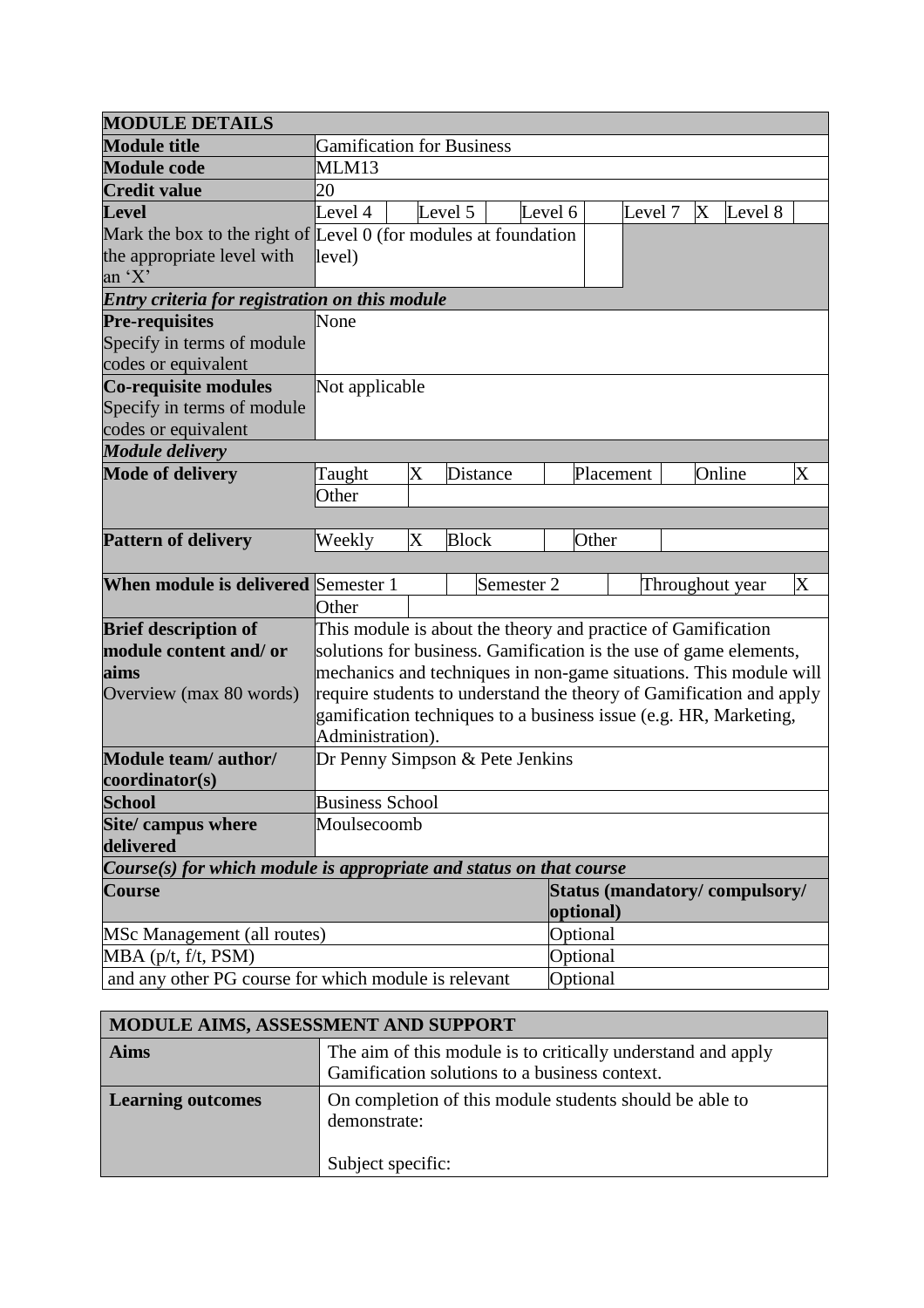|                | a critical understanding of Gamification and evaluation of its<br>٠<br>impact                                                                                                                                                                                                     |  |  |  |
|----------------|-----------------------------------------------------------------------------------------------------------------------------------------------------------------------------------------------------------------------------------------------------------------------------------|--|--|--|
|                | a critical understanding of fun, motivation and engagement<br>$\bullet$<br>and their importance to Gamification                                                                                                                                                                   |  |  |  |
|                | knowledge of existing models of game design and<br>gamification design                                                                                                                                                                                                            |  |  |  |
|                | critical insight into how Gamification can be strategically and<br>effectively applied in a range of business contexts                                                                                                                                                            |  |  |  |
|                | critical understanding of the costs-benefits of Gamification                                                                                                                                                                                                                      |  |  |  |
|                | critical appreciation of the risks and issues (including ethical)<br>of Gamification                                                                                                                                                                                              |  |  |  |
|                | the ability to design realistic Gamification solutions for<br>business issues                                                                                                                                                                                                     |  |  |  |
|                | Cognitive:<br>critical analysis, synthesis and evaluation of information<br>(including literature) from a wide range of sources                                                                                                                                                   |  |  |  |
|                | critical application of theory to organisational practice                                                                                                                                                                                                                         |  |  |  |
| <b>Content</b> | <b>GAMES &amp; GAMIFICATION</b><br>Definitions of games and gamification<br>Strategic importance of games and gamification<br>Game theory and literature                                                                                                                          |  |  |  |
|                | <b>GAMIFICATION FOR BUSINESS: STRATEGY</b><br>Gamification as a business strategy<br>The engagement crisis<br>Strategic use of gamification in the business context<br>Business applications including Human Resources, Marketing<br>and Administration<br>Impact of gamification |  |  |  |
|                | <b>GAME TECHNIQUES</b><br><b>Analysing Games</b><br>Game mechanics - the building blocks<br>Game elements in a business context<br>Points, badges, and leaderboards (PBLs)                                                                                                        |  |  |  |
|                | Storytelling                                                                                                                                                                                                                                                                      |  |  |  |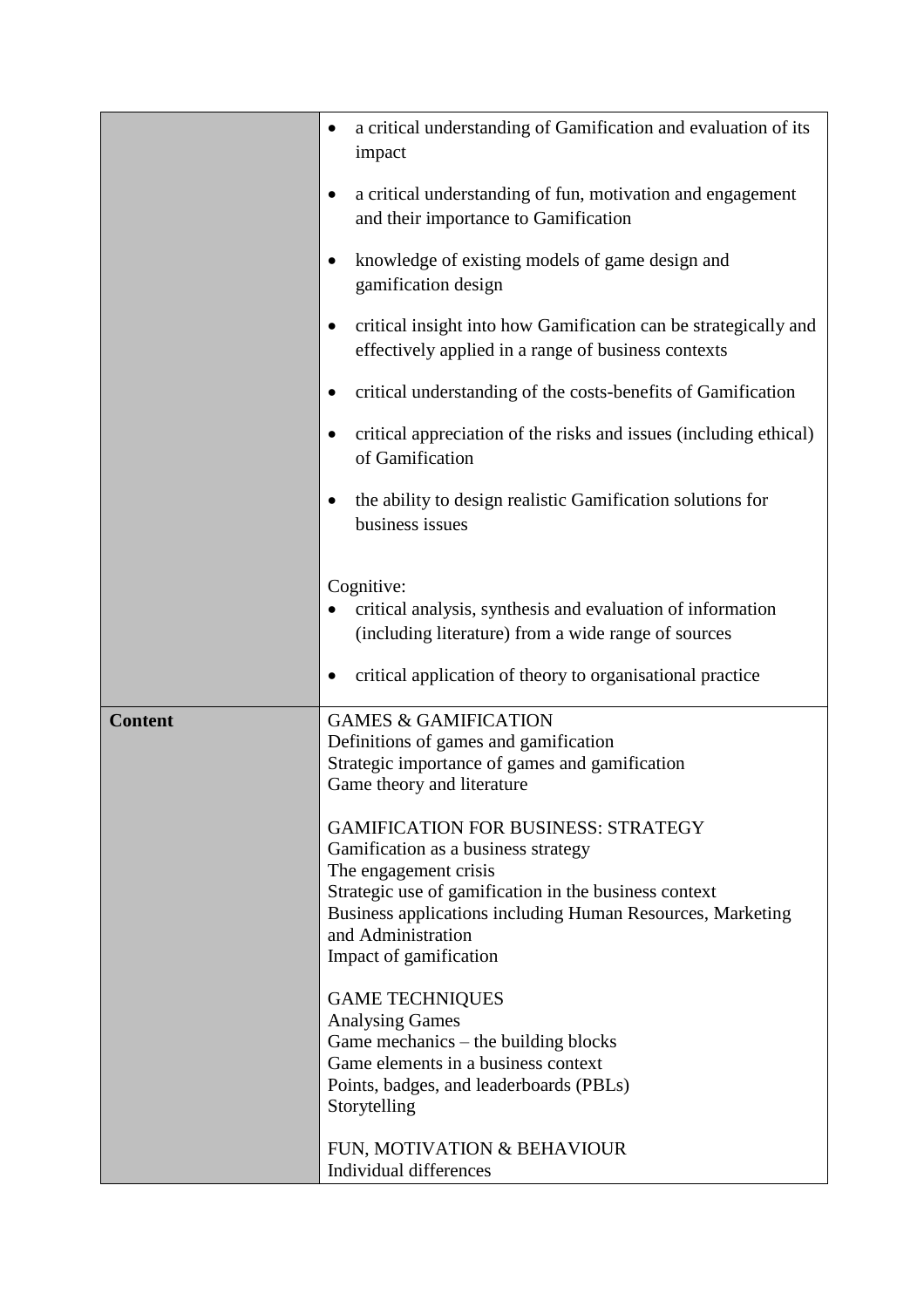|                         | Types of fun (including serious fun)                                              |  |  |  |
|-------------------------|-----------------------------------------------------------------------------------|--|--|--|
|                         | Understanding motivation                                                          |  |  |  |
|                         | Intrinsic and extrinsic motivation                                                |  |  |  |
|                         | Self-determination theory                                                         |  |  |  |
|                         | Flow                                                                              |  |  |  |
|                         | Changing behaviours                                                               |  |  |  |
|                         | Motivation concerns                                                               |  |  |  |
|                         |                                                                                   |  |  |  |
|                         | <b>GAMIFICATION DESIGN</b>                                                        |  |  |  |
|                         | Design approaches                                                                 |  |  |  |
|                         | Demographics of players                                                           |  |  |  |
|                         | Gamification design frameworks                                                    |  |  |  |
|                         | <b>Effective</b> choices                                                          |  |  |  |
|                         | Epic themes                                                                       |  |  |  |
|                         | <b>REAL WORLD FUN</b>                                                             |  |  |  |
|                         |                                                                                   |  |  |  |
|                         | Case study examples<br>Epic winners and learning from losers                      |  |  |  |
|                         |                                                                                   |  |  |  |
|                         | <b>BUSINESS CASE FOR GAMIFICATION</b>                                             |  |  |  |
|                         | Analysing the business context                                                    |  |  |  |
|                         | Discipline specific gamification                                                  |  |  |  |
|                         | Business case for gamification                                                    |  |  |  |
|                         | Costs-benefits of gamification                                                    |  |  |  |
|                         | Risks and issues (incuding ethical issues)                                        |  |  |  |
|                         | Designing realistic solutions                                                     |  |  |  |
| <b>Learning support</b> | <b>Indicative reading:</b> The latest editions of:                                |  |  |  |
|                         |                                                                                   |  |  |  |
|                         |                                                                                   |  |  |  |
|                         | Ariely, D. The Upside of Irrationality: The Unexpected Benefits                   |  |  |  |
|                         | of Defying Logic at Work and at Home. New York:                                   |  |  |  |
|                         | HarperCollins Publishers.                                                         |  |  |  |
|                         | Cottrell, S. Critical Thinking Skills: Developing Effective                       |  |  |  |
|                         | Analysis and Argument, Palgrave Study Skills. Basingstoke:<br>Palgrave Macmillan. |  |  |  |
|                         | Kapp, K.M. The Gamification of Learning and Instruction:                          |  |  |  |
|                         | Game-Based Methods and Strategies for Training and Education.                     |  |  |  |
|                         | San Francisco: John Wiley & Sons.                                                 |  |  |  |
|                         | McGonigal, J. Reality is broken: why games make us better and                     |  |  |  |
|                         | how they can change the world. London: Penguin.                                   |  |  |  |
|                         | Pink, D.H. Drive: The Surprising Truth about What Motivates                       |  |  |  |
|                         | Us. New York: Riverhead Books.                                                    |  |  |  |
|                         | Radoff, J. Game on: energize your business with social media                      |  |  |  |
|                         | games. Indianapolis: Wiley Publishing.                                            |  |  |  |
|                         | Schell, J. The art of game design: a book of lenses. Burlington,                  |  |  |  |
|                         | MA: Morgan Kaufmann.                                                              |  |  |  |
|                         | Werbach, K., and Hunter, D. For the Win: How Game Thinking                        |  |  |  |
|                         | Can Revolutionize Your Business. Philadelphia: Wharton Digital                    |  |  |  |
|                         | Press.                                                                            |  |  |  |
|                         | <b>Journals</b>                                                                   |  |  |  |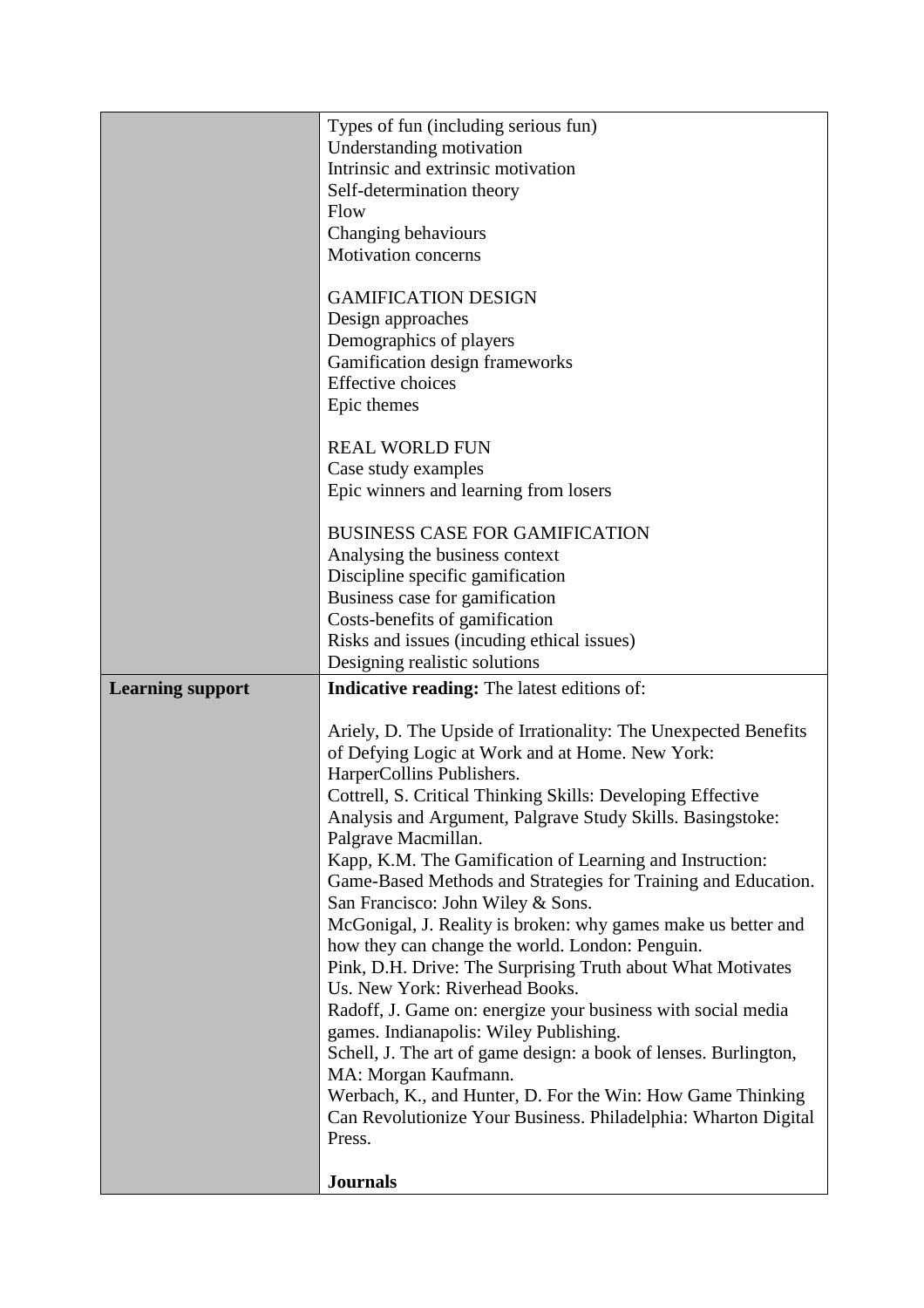| <b>Games and Culture</b><br>Journal of Applied Behavioral Science<br>CyberPsychology, Behavior & Social Networking.<br>Simulation $&$ Gaming<br>Computers and Education |  |  |  |
|-------------------------------------------------------------------------------------------------------------------------------------------------------------------------|--|--|--|
| Computers in Human Behavior                                                                                                                                             |  |  |  |
| <b>Websites</b>                                                                                                                                                         |  |  |  |
| http://gamified.co.uk                                                                                                                                                   |  |  |  |
| http://www.nicolelazzaro.com                                                                                                                                            |  |  |  |
| http://www.yukaichou.com                                                                                                                                                |  |  |  |

| <b>Teaching and learning activities</b>             |                                                                                                                                                                                                                                                                                                                                                                        |     |  |  |  |
|-----------------------------------------------------|------------------------------------------------------------------------------------------------------------------------------------------------------------------------------------------------------------------------------------------------------------------------------------------------------------------------------------------------------------------------|-----|--|--|--|
| Details of teaching and<br>learning activities      | Learners' understanding of the theory and practice of<br>Gamification for Business will be developed through the use of a<br>variety of learning methods including gamification techniques,<br>lectures, class-room and on-line activity, quizzes, videos,<br>podcasts, case studies learner-led presentations and role plays.<br>Formative feedback will be provided. |     |  |  |  |
|                                                     | <b>Allocation of study hours (indicative)</b><br><b>Study</b><br>Where 10 credits $= 100$ learning hours<br>hours                                                                                                                                                                                                                                                      |     |  |  |  |
| <b>SCHEDULED</b>                                    | This is an indication of the number of hours<br>students can expect to spend in scheduled teaching<br>activities including lectures, seminars, tutorials,<br>project supervision, demonstrations, practical<br>classes and workshops, supervised time in<br>workshops/ studios, fieldwork, and external visits.                                                        | 40  |  |  |  |
| <b>GUIDED</b><br><b>INDEPENDENT</b><br><b>STUDY</b> | All students are expected to undertake guided<br>independent study which includes wider reading/<br>practice, follow-up work, the completion of<br>assessment tasks, and revisions.                                                                                                                                                                                    | 160 |  |  |  |
| <b>PLACEMENT</b>                                    | The placement is a specific type of learning away<br>from the University. It includes work-based<br>learning and study that occurs overseas.                                                                                                                                                                                                                           |     |  |  |  |
| <b>TOTAL STUDY HOURS</b>                            |                                                                                                                                                                                                                                                                                                                                                                        | 200 |  |  |  |

| <b>Assessment tasks</b>         |                                                                   |  |  |  |
|---------------------------------|-------------------------------------------------------------------|--|--|--|
| <b>Details of assessment on</b> | <b>Summative assessment</b>                                       |  |  |  |
| this module                     | Individual written assignment (business case), 1000 words 25%     |  |  |  |
|                                 | Individual written assignment (final gamification solution), 2000 |  |  |  |
|                                 | words 50%                                                         |  |  |  |
|                                 | Individual presentation 25%                                       |  |  |  |